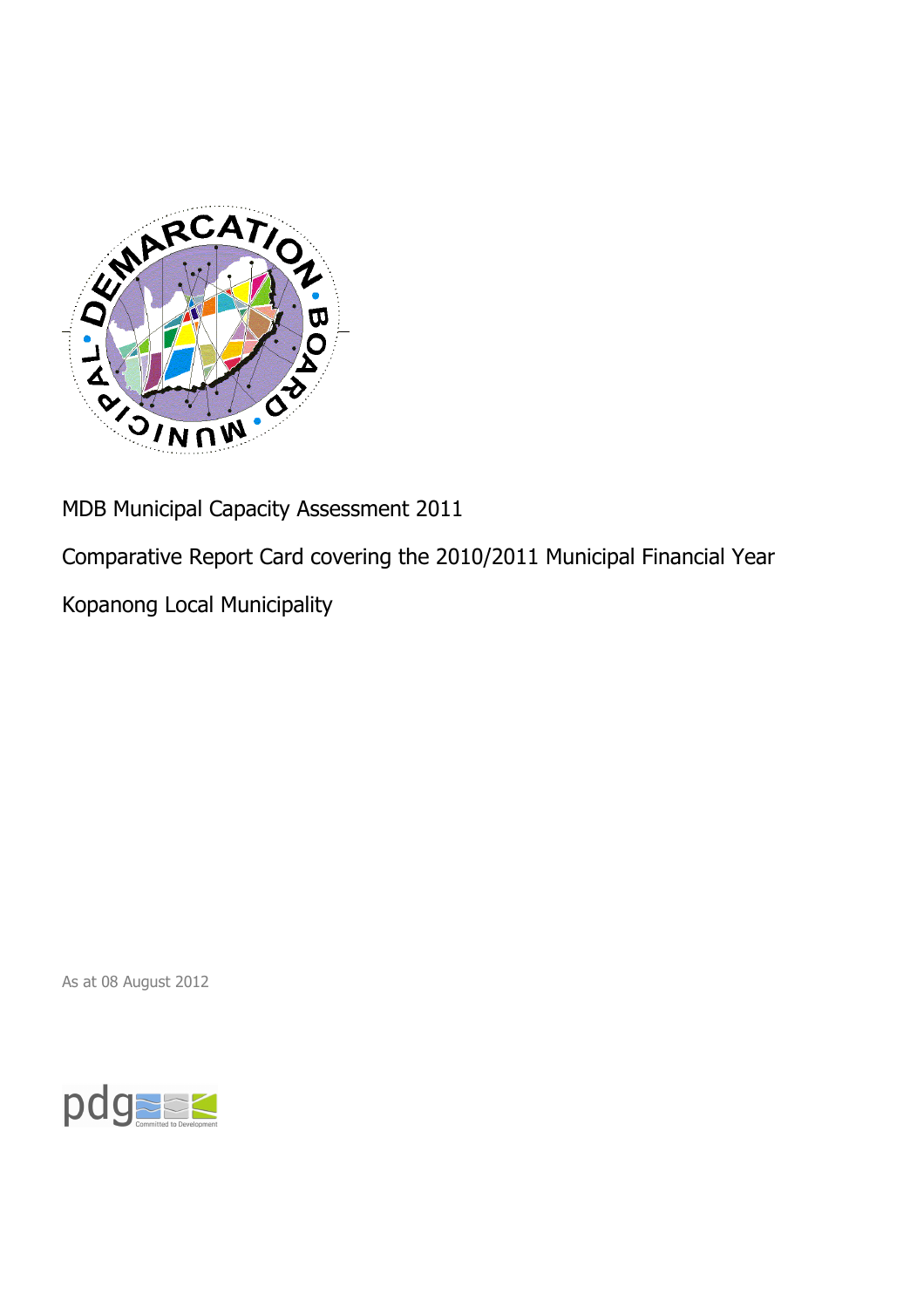### Section 1: General Information

| Name of Municipality:      | Kopanong Local Municipality |
|----------------------------|-----------------------------|
| MDB Code:                  | FS162                       |
| Name of Municipal Manager: | Lebohang Yvonne Moletsane   |
| Address:                   | PO Box 23, TROMPSBURG, 9913 |
| Telephone Number:          | $(051)$ 713 9200            |
| Email Address:             | lebo@kopanong.gov.za        |
| Website Address:           |                             |

### **Introduction**

The MDB's Municipal Capacity Assessments 2011 aims to collect and analyse capacity information from all municipalities in the country. A key output of the assessments is the development and distribution of a Comparative Report Card to each municipality. This document represents Kopanong Local Municipality's Comparative Report Card and provides useful analytical comparisons of capacity between Kopanong Local Municipality and the average across all municipalities in the same municipal category.

For the purposes of Capacity Assessments, municipalities are divided into the following 7 categories which are essentially sub-categories of the A, B and C categories identified in the constitution:

- A: Metros (8 municipalities)
- B1: Secondary cities: the local municipalities with the largest budgets (19 municipalities)
- B2: Local municipalities with a large town as core (27 municipalities)
- B3: Local municipalities with small towns, with relatively small population and significant proportion of urban population but with no large town as core (110 municipalities)
- B4: Local municipalities which are mainly rural with communal tenure and with, at most, one or two small towns in their area (70 municipalities)
- C1: District municipalities which are not water services authorities (23 municipalities)
- C2: District municipalities which are water services authorities (21 municipalities)

It should be noted that the categorisations have been widely used by DCoG and National Treasury for analytical purposes. These categorisations primarily serve to illustrate the structure of local government and assess the impact of policy decisions.

Using this methodology, Kopanong is categorised as a Category B3 municipality. The average for this report card is calculated based on the data received from a total of 110 municipalities in this municipal category this year.

#### Reporting period and data sources

This Report Card covers the 2010/2011 Municipal Financial Year and largely relies on data from the following sources:

| Source                                                               | Year    | Custodian                   | Specific data used in this assessment                                     |
|----------------------------------------------------------------------|---------|-----------------------------|---------------------------------------------------------------------------|
| Completed MDB Municipal Capacity Assessment<br><b>Ouestionnaires</b> | 2010/11 | Municipalities directly     | All                                                                       |
| Local Government Budget and Expenditure<br>Database                  | 2010/11 | <b>National Treasury</b>    | Operating budget and expenditure<br>data (pre-audited as at 30 June 2012) |
| Blue Drop and Green Reports for Water Services<br>Authorities        | 2010/11 | Department of Water Affairs | Blue Drop and Green Scores                                                |
| <b>Community Survey</b>                                              | 2007    | Statistics South Africa     | Household and population figures<br>(contextual data)                     |

Much of the data reflected in this report is drawn from the municipality's own completed Capacity Assessments questionnaire. Should any data reported here appear to be incorrect please inform us by sending an email to [capacity@pdg.co.za](mailto:capacity@pdg.co.za). In your email specify the municipality's details, relevant question numbers in the questionnaire and the corrections to be made.

### Section 2: Contextual Information

|                        | Kopanong      | Average for Category B3 |
|------------------------|---------------|-------------------------|
| Operating Expenditure: | R 152 809 000 | R 137 758 817           |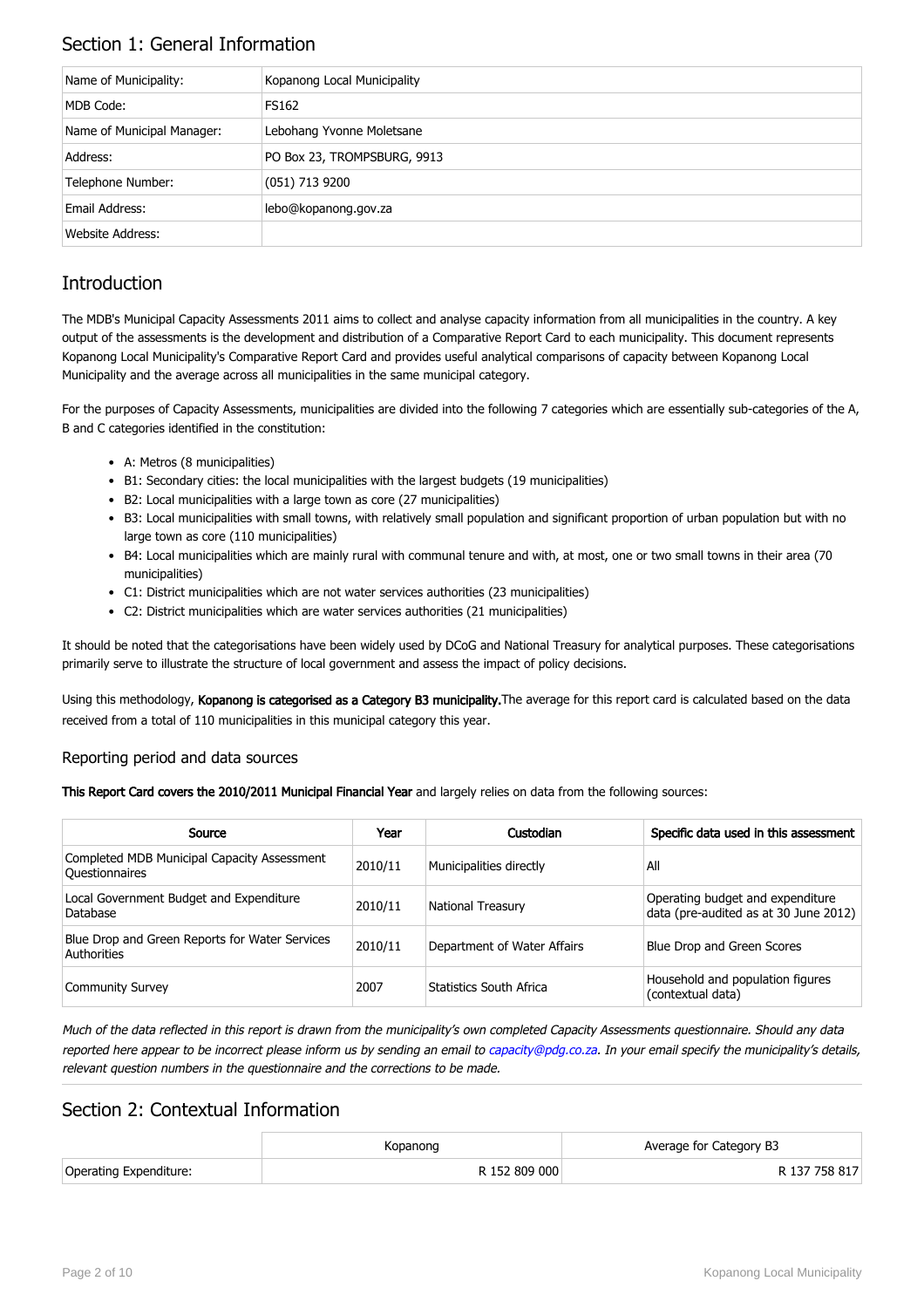## Section 3: Municipal Staffing

### Section 3.1: Staff Employment

|                         | Kopanong      |         | Average for<br>Category B3 | $100 \%$ -<br>$80% -$ | $2\%$ | 13.% |  |
|-------------------------|---------------|---------|----------------------------|-----------------------|-------|------|--|
|                         | <b>Number</b> | Percent | Percent                    |                       |       | 21%  |  |
| Posts vacant - Unfunded |               | 2.3%    | 12.9%                      | $60% -$               | 98%   |      |  |
| Posts vacant - Funded   | 43            | 97.7%   | 21.1%                      | 40 % -                |       | 66%  |  |
| Posts filled            | No data       | No data | 66.0%                      | $20% -$               |       |      |  |
| <b>TOTAL</b>            | 44            | 100.0%  | 100.0%                     | $0% -$                |       |      |  |

|       |                                 | Kopanong |             | Average for Category B3 |  |
|-------|---------------------------------|----------|-------------|-------------------------|--|
| $0\%$ |                                 |          |             |                         |  |
| 20%   |                                 |          | ----------- |                         |  |
| 40 %  | ------------------------------- |          |             | 66%                     |  |
| 60 %  |                                 | 98%      |             |                         |  |
|       |                                 |          |             | 71 Y.                   |  |

|                                                                  | Kopanong | Average for Category B3 |
|------------------------------------------------------------------|----------|-------------------------|
| Total number of staff employed                                   | 466      | 269                     |
| Ratio of staff employed relative to total number of posts filled | 100.4%   | 91.5%                   |

|                                                           | Kopanong | Average for Category B3 |
|-----------------------------------------------------------|----------|-------------------------|
| Total number of posts in organogram                       | 512      | 353                     |
| Funded vacancies as percent of all posts in organogram    | $8.4\%$  | 1 754.4%                |
| Funded vacancies as percent of filled posts in organogram | $9.2\%$  | 28.0%                   |

### Section 3.2: Staff Exits

|                                                           | Kopanong | Average for Category B3 |
|-----------------------------------------------------------|----------|-------------------------|
| Total number of staff that left during the Financial Year |          | . 654                   |
| Percent of staff that left during the Financial Year      | 3.6%     | 6.8%                    |

|                        |                | Kopanong |         |  |
|------------------------|----------------|----------|---------|--|
|                        | Number         | Percent  | Percent |  |
| <b>Dismissals</b>      | $\overline{2}$ | 11.8%    | 10.8%   |  |
| Resignations           | 11             | 64.7%    | 23.9%   |  |
| Retirement             | 1              | 5.9%     | 23.3%   |  |
| End of Contract Period | 3              | 17.6%    | 11.6%   |  |
| Other                  | No data        | No data  | 30.4%   |  |
| TOTAL                  | 17             | 100.0%   | 100.0%  |  |



### Section 3.3: Section 57 Staffing

|                                                                                    | Kopanong | Average for Category B3 |
|------------------------------------------------------------------------------------|----------|-------------------------|
| Percent of Section 57 posts filled                                                 | 100.0%   | 74.0%                   |
| Percent of Section 57 posts vacant for more than three months<br>during MFY        | $0.0\%$  | 27.8%                   |
| Percent of Section 57 Managers that have signed performance<br>agreements in place | 100.0%   | 109.6%                  |
| Percent of Section 57 Managers that have signed employment<br>contracts in place   | 100.0%   | 103.9%                  |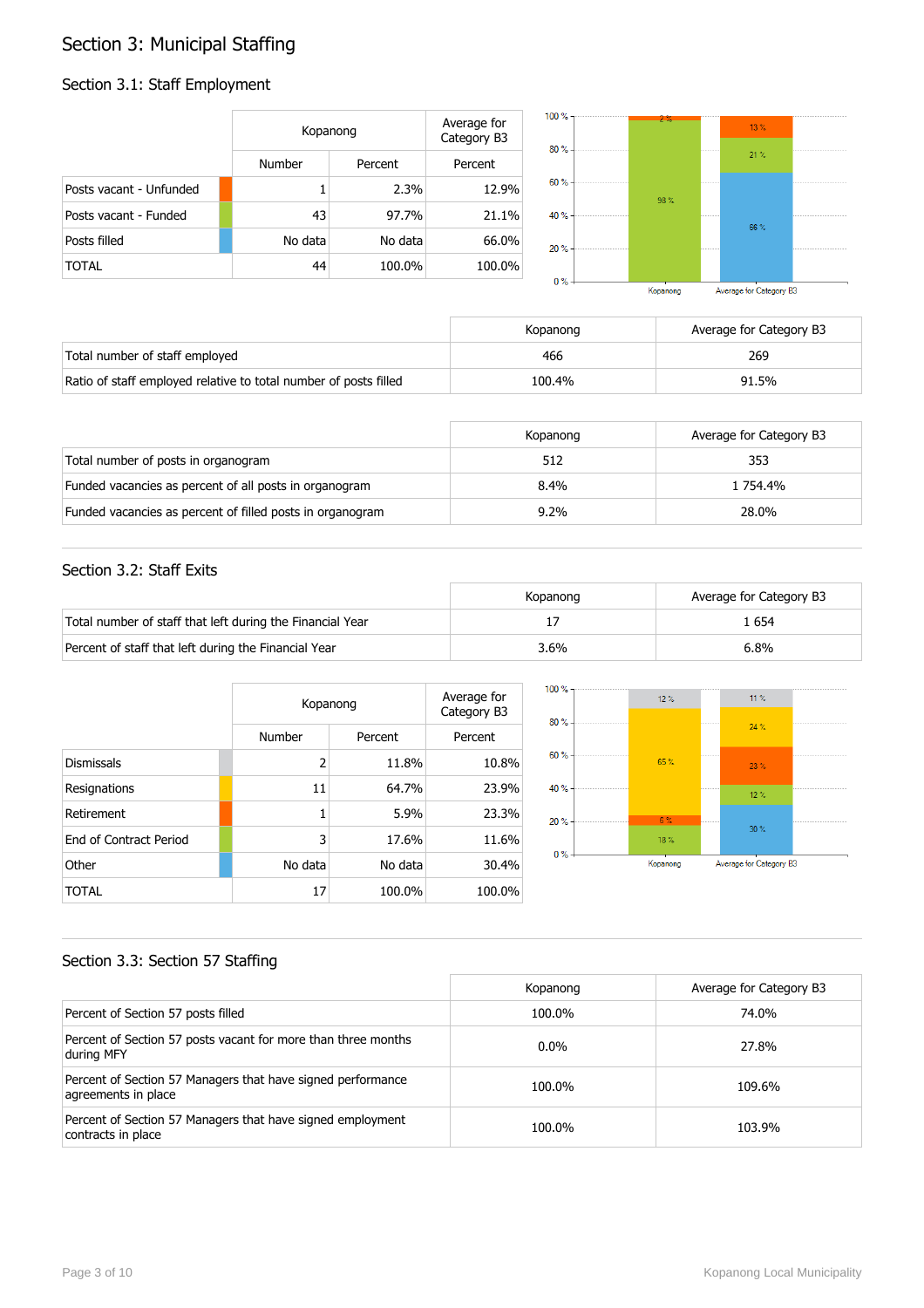#### Section 3.4: Section 57 Exits

|                                                                      | Kopanong | Average for Category B3 |
|----------------------------------------------------------------------|----------|-------------------------|
| Total number of Section 57 staff that left during the Financial Year | No data  | 101                     |
| Percent of Section 57 Managers that left during the Financial Year   | $0.0\%$  | 22.3%                   |

#### Section 57 Managers that left due to:

|                        | Kopanong | Average for<br>Category B3 |        |  |
|------------------------|----------|----------------------------|--------|--|
|                        | Number   | Percent                    |        |  |
| <b>Dismissals</b>      | No data  | No data                    | 17.8%  |  |
| Resignations           | No data  | No data                    | 37.6%  |  |
| Retirement             | No data  | No data                    | 8.9%   |  |
| End of Contract Period | No data  | No data                    | 20.8%  |  |
| Other                  | No data  | No data                    | 14.9%  |  |
| TOTAL                  | No data  | No data                    | 100.0% |  |



### Section 3.5: Staffing Skills Profile

|                                                                                        | Kopanong | Average for Category B3 |
|----------------------------------------------------------------------------------------|----------|-------------------------|
| Professional staff as percent of total staff *                                         | No data  | 4.2%                    |
| Number of staff: Registered Professional Engineers                                     | No data  | 42                      |
| Number of staff: Technologists                                                         | No data  | 29                      |
| Number of staff: Technicians                                                           | No data  | 282                     |
| Number of staff: Registered Planners                                                   | No data  | 48                      |
| Number of staff: Chartered Accountants                                                 | No data  | 9                       |
| Number of staff: Registered with the Institute of Municipal Finance<br><b>Officers</b> | No data  | 105                     |
| Number of staff: Professional staff                                                    | No data  | 1 0 0 9                 |
| Number of Registered engineers per 10 000 population                                   | No data  | 0.0683                  |
| Number of Technologists per 10 000 population                                          | No data  | 0.0471                  |
| Number of Technicians per 10 000 population                                            | No data  | 0.4584                  |
| Number of Registered planners per 10 000 population                                    | No data  | 0.0780                  |

\* Defined here as having at least an undergraduate degree from a University or a Technical University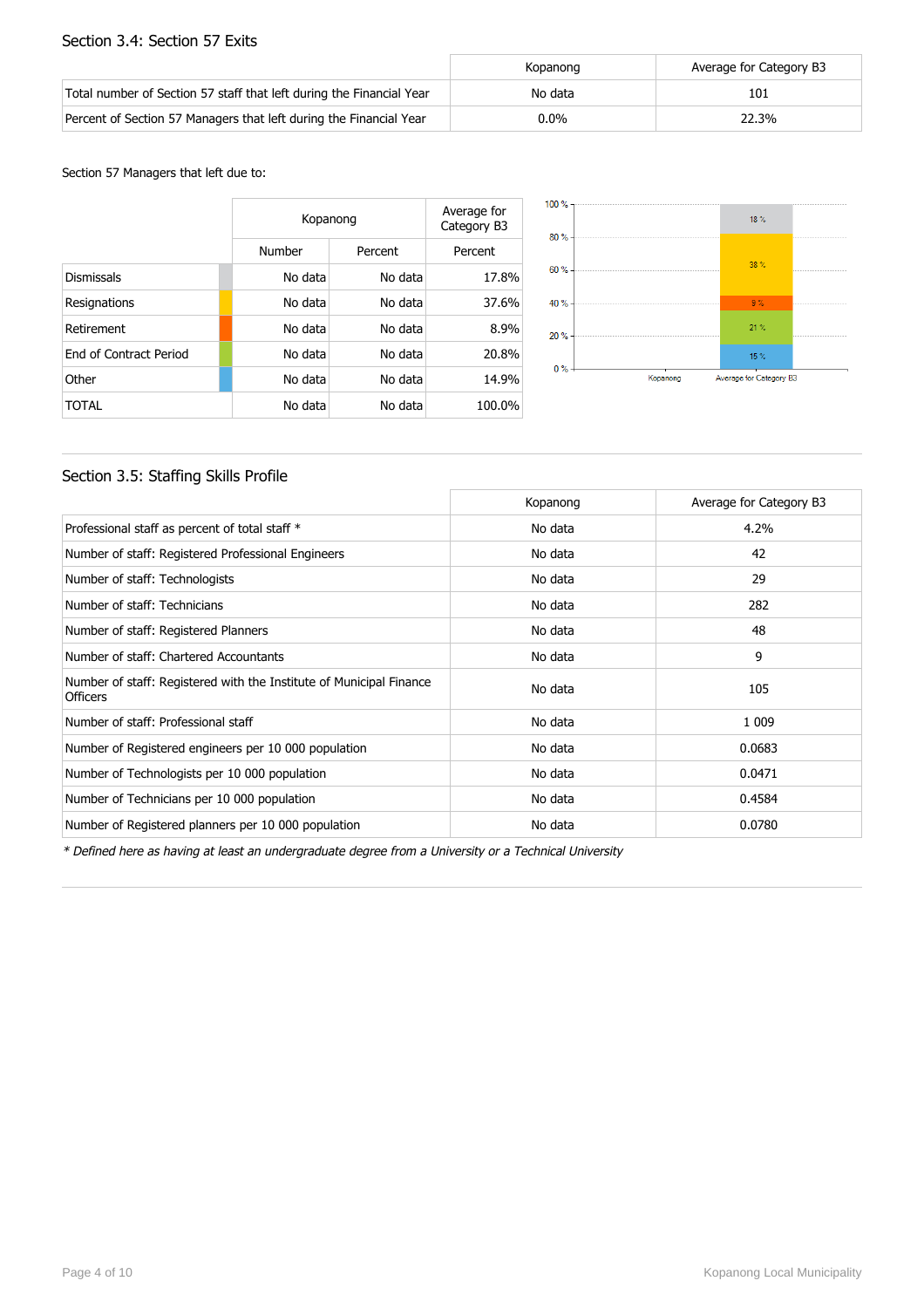# Section 4: Distribution by Function

|                                  | <b>Function Performed</b> | Percent of Staff | Average for<br>Category B3 | Percent of Operating<br>Expenditure | Average for<br>Category B3 |
|----------------------------------|---------------------------|------------------|----------------------------|-------------------------------------|----------------------------|
| Governance and Administration    | Yes                       | No data          | 29.3%                      | 40.0%                               | 36.3%                      |
| <b>Water Services</b>            | Yes                       | 50.0%            | 14.1%                      | 23.6%                               | 13.4%                      |
| Electricity and Gas Reticulation | Yes                       | No data          | 5.3%                       | 22.3%                               | 25.9%                      |
| <b>Municipal Transport</b>       | No                        | N/A              | 0.3%                       | $0.0\%$                             | 1.1%                       |
| Waste Management                 | Yes                       | 50.0%            | 14.6%                      | 4.4%                                | 4.7%                       |
| Roads and Stormwater Systems     | Yes                       | No data          | 11.2%                      | 4.4%                                | 5.6%                       |
| Community and Social Services    | No                        | N/A              | 11.5%                      | 4.9%                                | 4.9%                       |
| Planning and Development         | No data                   | No data          | 1.5%                       | 0.0%                                | 0.5%                       |
| <b>Emergency Services</b>        | No data                   | No data          | 2.5%                       | 0.1%                                | 0.8%                       |
| Municipal Health                 | <b>No</b>                 | N/A              | 0.8%                       | $0.0\%$                             | 0.1%                       |
| Primary Health Care              | No data                   | No data          | 0.5%                       | $0.0\%$                             | 0.4%                       |
| Environmental Management         | No data                   | No data          | 0.9%                       | $0.0\%$                             | 0.3%                       |
| Economic Development             | No                        | N/A              | 1.8%                       | 0.4%                                | 2.4%                       |
| Housing                          | No data                   | No data          | 1.2%                       | $0.0\%$                             | 1.5%                       |
| Traffic and Policing             | No data                   | No data          | 4.6%                       | 0.0%                                | 2.0%                       |
|                                  |                           | 100 %            | 100 %                      | 100 %                               | 100 %                      |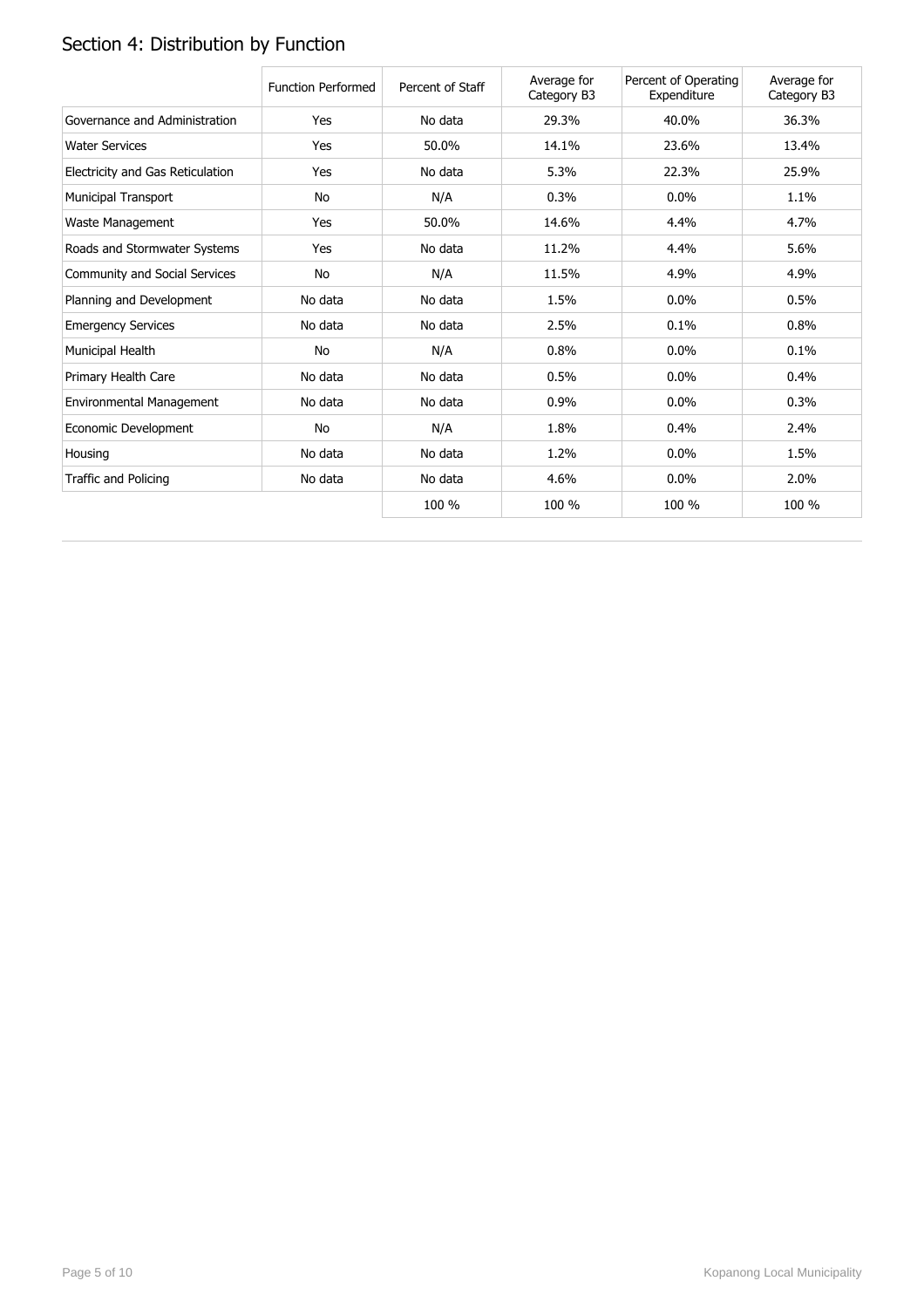## Section 5: Governance and Administration

| Municipality performs this function: |  |
|--------------------------------------|--|
|--------------------------------------|--|

### Resources

|                                             | Kopanong     | Average for Category B3 |
|---------------------------------------------|--------------|-------------------------|
| Staff per 10,000 population                 | No data      | 10.7189                 |
| Operating Expenditure per 10,000 population | R 12 359 832 | R 4 881 152             |

### Staffing Skills Profile

|                                                                                        | Kopanong | Average for Category B3 |
|----------------------------------------------------------------------------------------|----------|-------------------------|
| Percent of staff that are professional (i.e. have at least an<br>undergraduate degree) | No data  | 15.4%                   |
| Percent of posts vacant                                                                | No data  | 21.8%                   |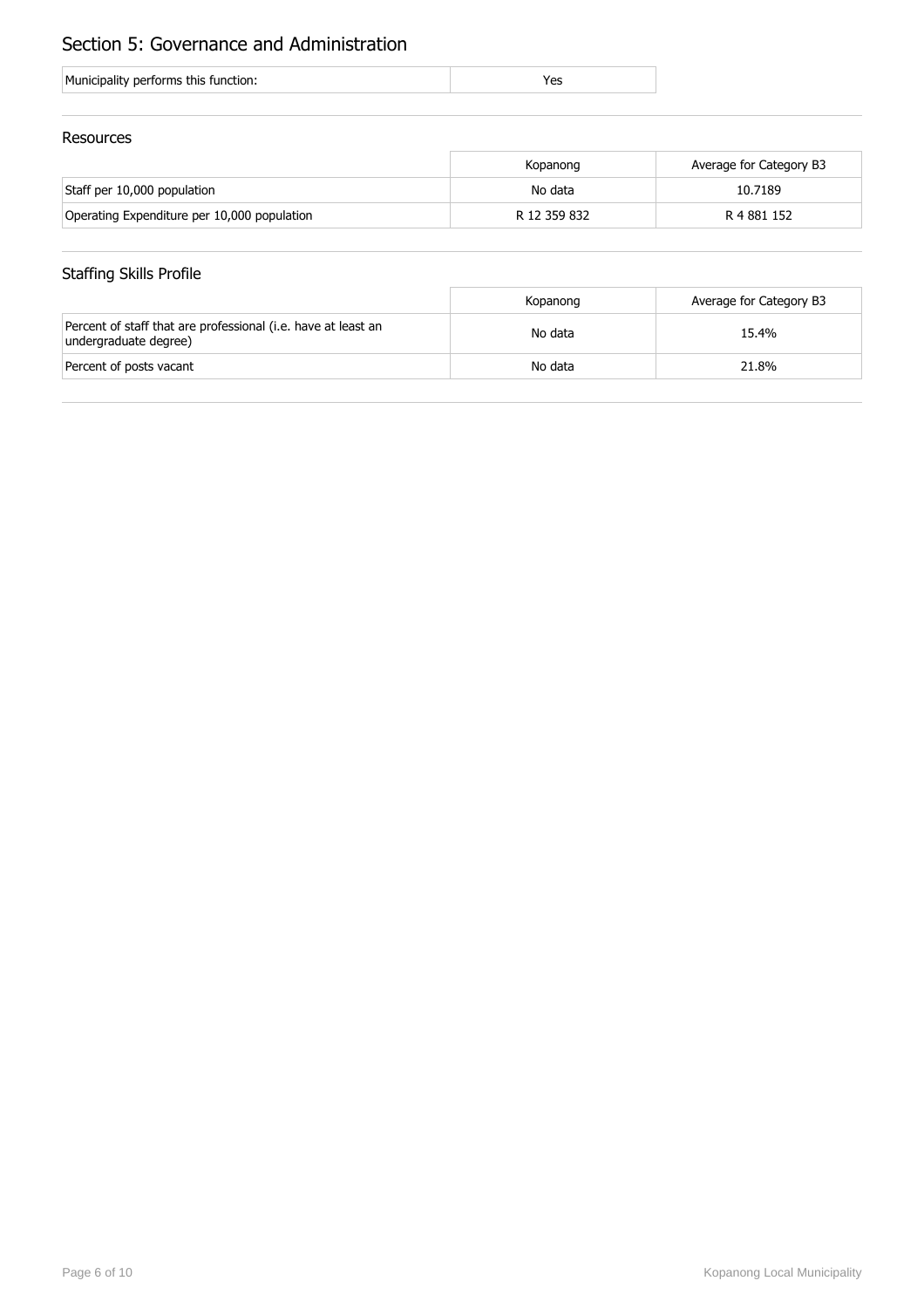## Section 6: Water Services

| Municipality performs this function:      | Yes |
|-------------------------------------------|-----|
| Municipality is water services authority: | Yes |
| Municipality is water services provider:  | No  |

### Resources

|                                             | Kopanong    | Average for Category B3 |
|---------------------------------------------|-------------|-------------------------|
| Staff per 10,000 population                 | 26.3035     | 5.1725                  |
| Operating Expenditure per 10,000 population | R 7 298 019 | R 1 800 776             |

### Staffing Skills Profile

|                                                                                        | Kopanong     | Average for Category B3 |
|----------------------------------------------------------------------------------------|--------------|-------------------------|
| Percent of staff that are professional (i.e. have at least an<br>undergraduate degree) | $0.0\%$      | 4.3%                    |
| Percent of posts vacant                                                                | 13.3%        | 21.9%                   |
| Number of Registered Professional Engineers                                            | $\mathbf{0}$ |                         |
| Number of Technologists                                                                | $\mathbf{0}$ |                         |
| Number of Technicians                                                                  | $\mathbf{0}$ |                         |
| Number of Registered Professional Engineers per 10,000 population                      | 0.00         | 0.09                    |
| Number of Technologists per 10,000 population                                          | 0.00         | 0.09                    |
| Number of Technicians per 10,000 population                                            | 0.00         | 0.14                    |

|                                                                                          | Kopanong | Average for Category B3 |
|------------------------------------------------------------------------------------------|----------|-------------------------|
| Was the WSDP adopted by Council as at 30 June 2011                                       | No       |                         |
| Percent of population with at least basic access to water                                | No data  | 30.1%                   |
| Percent of population with at least basic access to sanitation                           | No data  | 29.5%                   |
| Percent of population provided with water connection for first time in<br>2010/2011      | No data  | $2.2\%$                 |
| Percent of population provided with sanitation connection for first<br>time in 2010/2011 | No data  | 2.4%                    |
| Non-revenue water                                                                        | 65.7%    | $-52.2%$                |
| Real losses                                                                              | 49.7%    | 31.4%                   |
| <b>Blue Drop Score</b>                                                                   | 43.8%    | 49.4%                   |
| Green Drop Score                                                                         | 1.2%     | 32.1%                   |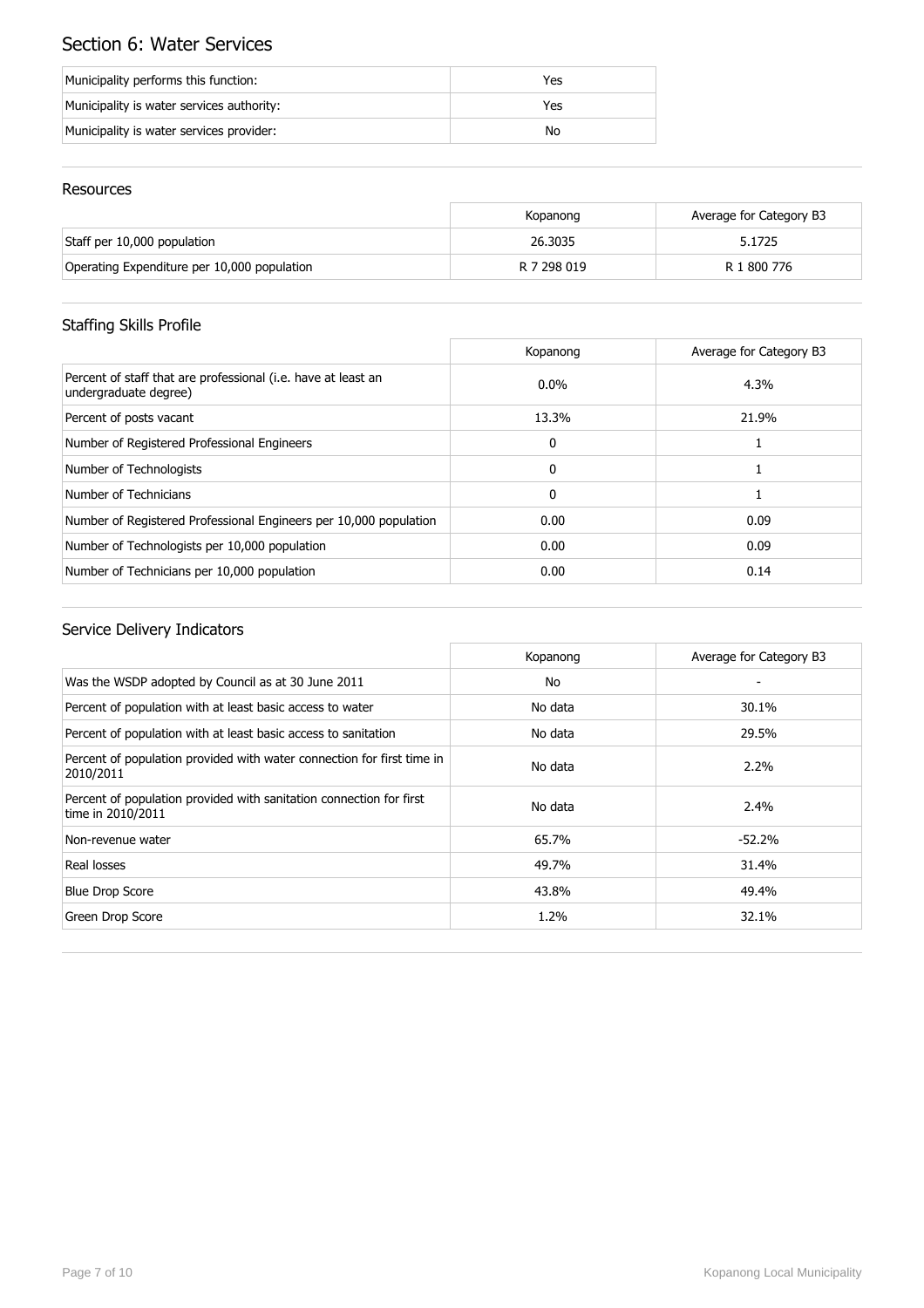# Section 7: Electricity and Gas Reticulation

#### Municipality performs this function:

| Electricity     | Nс  |
|-----------------|-----|
| Street lighting | 'es |

#### Resources

|                                             | Kopanong    | Average for Category B3 |
|---------------------------------------------|-------------|-------------------------|
| Staff per 10,000 population                 | No data     | 1.9458                  |
| Operating Expenditure per 10,000 population | R 6 893 349 | R 3 484 933             |

### Staffing Skills Profile

|                                                                                        | Kopanong | Average for Category B3 |
|----------------------------------------------------------------------------------------|----------|-------------------------|
| Percent of staff that are professional (i.e. have at least an<br>undergraduate degree) | No data  | 5.7%                    |
| Percent of posts vacant                                                                | No data  | 20.6%                   |
| Number of Registered Professional Engineers                                            | No data  | 0                       |
| Number of Technologists                                                                | No data  | 0                       |
| Number of Technicians                                                                  | No data  | 2                       |
| Number of Registered Professional Engineers per 10,000 population                      | No data  | 0.03                    |
| Number of Technologists per 10,000 population                                          | No data  | 0.03                    |
| Number of Technicians per 10,000 population                                            | No data  | 0.23                    |

|                                                                             | Kopanong       | Average for Category B3 |
|-----------------------------------------------------------------------------|----------------|-------------------------|
| Percent of population that has access to electricity                        | Not applicable | 48.7%                   |
| Total number of new electricity connection points delivered in<br>2010/2011 | Not applicable | 681                     |
| Metering efficiency for electricity                                         | Not applicable | 79.0%                   |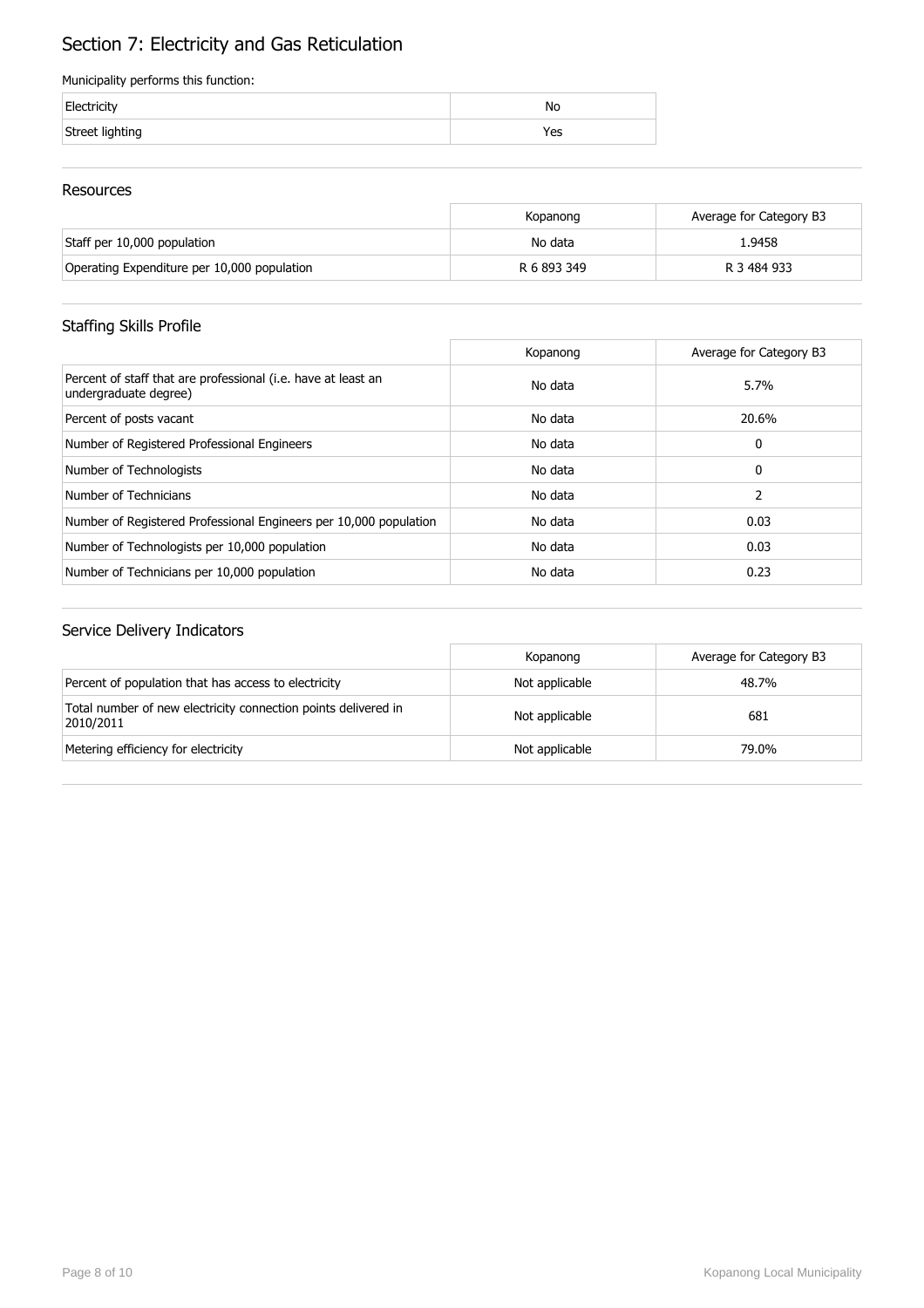## Section 9: Waste Management

#### Municipality performs this function:

| Refuse removal                    | Yes |
|-----------------------------------|-----|
| Refuse dumps/solid waste disposal | Yes |
| Cleansing                         | Yes |

#### Resources

|                                                        | Kopanong    | Average for Category B3 |
|--------------------------------------------------------|-------------|-------------------------|
| Staff per 10,000 population                            | 26.3035     | 5.3465                  |
| Operating Expenditure per 10,000 population            | R 1 370 212 | R 629 574               |
| By-laws in place                                       | No          |                         |
| By-laws enforced – urban (yes/no)                      | No data     |                         |
| By-laws enforced $-$ rural (yes/no)                    | No data     | -                       |
| Self-assessment of how well by-laws are being enforced | No data     |                         |

### Staffing Skills Profile

|                                                                                        | Kopanong     | Average for Category B3 |
|----------------------------------------------------------------------------------------|--------------|-------------------------|
| Percent of staff that are professional (i.e. have at least an<br>undergraduate degree) | $0.0\%$      | 1.8%                    |
| Percent of posts vacant                                                                | 13.3%        | 18.7%                   |
| Number of Registered Professional Engineers                                            | 0            | 0                       |
| Number of Technologists                                                                | $\Omega$     | 0                       |
| Number of Technicians                                                                  | $\mathbf{0}$ | 0                       |
| Number of Registered Professional Engineers per 10,000 population                      | 0.00         | 0.04                    |
| Number of Technologists per 10,000 population                                          | 0.00         | 0.01                    |
| Number of Technicians per 10,000 population                                            | 0.00         | 0.04                    |

|                                                                                                        | Kopanong | Average for Category B3 |
|--------------------------------------------------------------------------------------------------------|----------|-------------------------|
| Does the municipality have an approved Integrated Waste<br>Management Plan (IWMP)                      | No data  |                         |
| Percent of of population eligible for weekly kerbside collection that<br>receive this level of service | No data  | 91.5%                   |
| Percent of municipal-owned landfill sites that are registered<br>according to ECA and Waste Act        | $0.0\%$  | 34.9%                   |
| Percent of waste recycled                                                                              | $0.0\%$  | 14.9%                   |